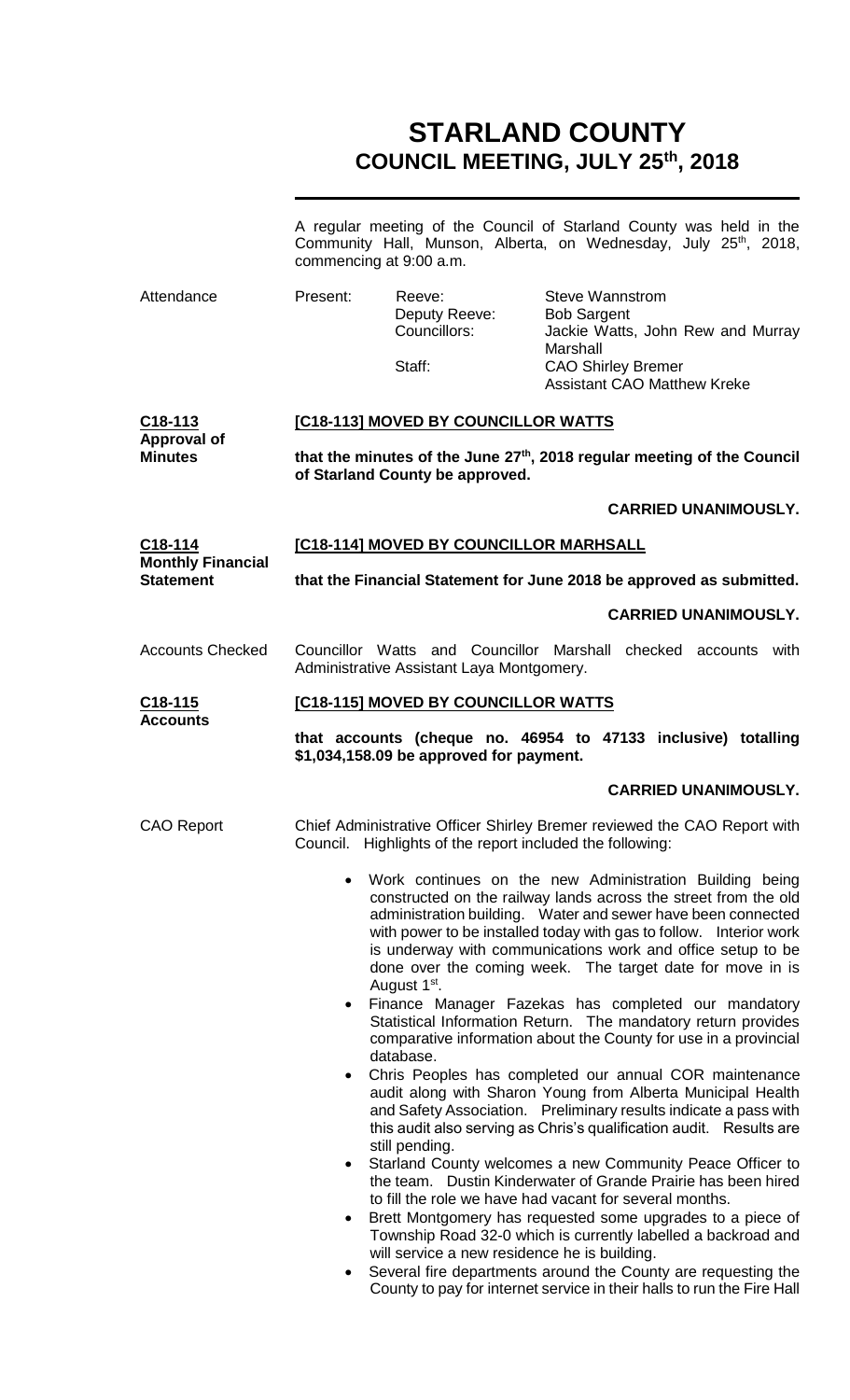Utility Program.

Delia Delegation At 10:00 a.m. Delia CAO Mark Nikota attended the meeting to request funding for the Delia Water Pumphouse and Reservoir Repair Project. The Village has received partial funding from the Federal Government and is looking for a 25% contribution from Starland County. The project's current estimated cost is \$1.5 million with the formal request being for \$374,000.00. Departure **At 10:20 a.m. Mark departed from the meeting. C18-116 Delia Water Project [C18-116] MOVED BY COUNCILLOR WATTS that Starland County contribute \$250,000.00 in the 2019 Budget Year to the Delia Water Pumphouse and Reservoir Repair Project. CARRIED UNANIMOUSLY. Councillor** Wellness Program CAO Bremer reviewed with Council a draft copy of the proposed Councillor Wellness Program Policy. The program would be similar to the program offered to full time employees which provides a \$500 a year allowance for health and wellness expenditures not covered under a regular benefits program. The program would link up with Council terms by providing 4 allocations per Council term. **C18-117 Councillor Wellness Policy [C18-117] MOVED BY COUNCILLOR MARSHALL that Starland County adopt Policy 120-7-1, the Councillor Wellness Account, as submitted by Administration. CARRIED UNANIMOUSLY. Building Committee** Assistant CAO Kreke updated Council on the proposed schedule for County Shop Visits. The building committee will be looking at 5 recently completed buildings in August and meeting with MPE engineering on August 16<sup>th</sup> to discuss site design. RDRWA The Red Deer River Watershed Alliance released a document titled *Our Common Water* which details the municipal support efforts ongoing for the Red Deer River Watershed. Amending Bylaw 1131 Following the fire in the Starland Administration Office the Public Hearing to Amend Land Use Bylaw 1125 had to be rescheduled. Administration is proposing August  $22^{nd}$ , 2018 as the new date. **C18-118 Public Hearing Date [C18-118] MOVED BY DEPUTY REEVE SARGENT that a Public Hearing for amending Bylaw 1131 be set for August 22nd , 2018 at 2:00 p.m. in the Starland County council chambers in the Main Administration Office in Morrin, Alberta. CARRIED UNANIMOUSLY.** STIP Funding Statice was received from Alberta Transportation that Starland County's applications for funding under the Strategic Transportation Infrastructure Program were denied. New applications should be submitted before November 2018. CRMA Director's Meeting The summer director's meeting of the Central Rural Municipalities of Alberta is to be held in Three Hills on August  $10<sup>th</sup>$ , 2018 commencing at 10:00 a.m. PW Report **At 11:00 a.m. Assistant Public Works Supervisor Colby Black, Road** Foreman Stan Hampton and Inventory Coordinator Sharon White attended the meeting. Colby reviewed his Public Works Report with Council. Highlights of his report included the following: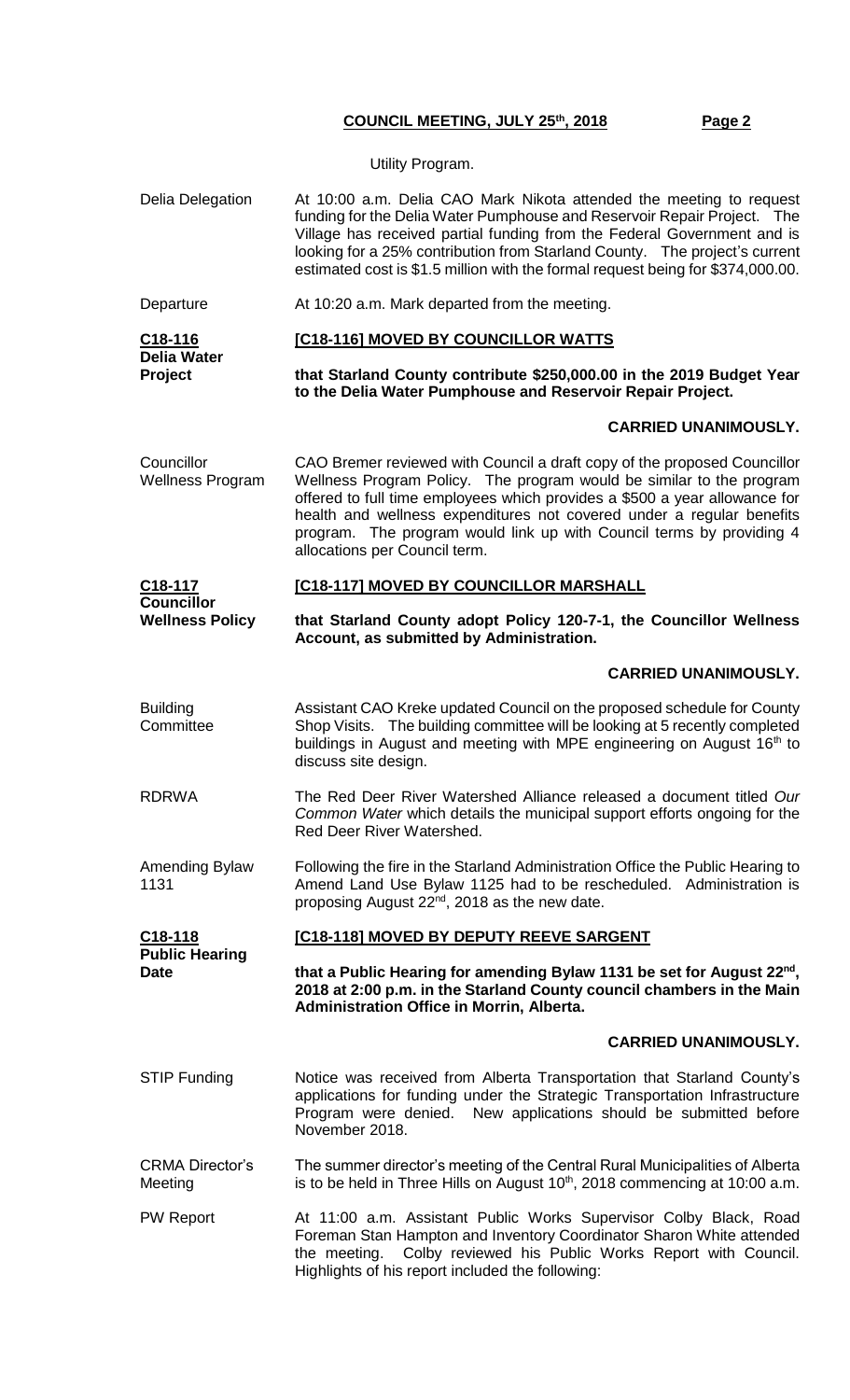|                                          | The PW crew have been working with Stan on the new ATCO<br>structure in Morrin, mowing ditches, cleaning and installing<br>culverts, hauling equipment and spraying MG-30.<br>Gary, Thomas and Kevin have been doing regular maintenance<br>$\bullet$<br>of the County's heavy-duty equipment and CVIPs as required<br>and installing a temporary gate at the Rumsey Transfer site.<br>Buck continues with regular maintenance on the county light duty<br>$\bullet$<br>fleet and CVIPs as required.<br>Gradermen have been maintaining gravel roads and working<br>with the gravel program.<br>Colby has been checking road complaints, talking with<br>salesmen, handling road permits and meeting with councillors<br>and ratepayers. |  |  |
|------------------------------------------|------------------------------------------------------------------------------------------------------------------------------------------------------------------------------------------------------------------------------------------------------------------------------------------------------------------------------------------------------------------------------------------------------------------------------------------------------------------------------------------------------------------------------------------------------------------------------------------------------------------------------------------------------------------------------------------------------------------------------------------|--|--|
| Equipment<br><b>Tenders</b>              | Inventory Coordinator Sharon White reviewed with Council the results of the<br>recently closed equipment tenders. The tenders were for 3 34 ton trucks<br>and a 1 ton, a tandem highway tractor, a picker truck and a trackhoe.                                                                                                                                                                                                                                                                                                                                                                                                                                                                                                          |  |  |
| Departure                                | Councillor Sargent departed from the meeting at 11:50 a.m.                                                                                                                                                                                                                                                                                                                                                                                                                                                                                                                                                                                                                                                                               |  |  |
| C18-119                                  | [C18-119] MOVED BY COUNCILLOR WATTS                                                                                                                                                                                                                                                                                                                                                                                                                                                                                                                                                                                                                                                                                                      |  |  |
| <b>Truck Tender</b>                      | that Starland County accept the tender proposal from Aspen Ford of<br>Stettler, AB for the provision of three 3/4 Ton Trucks and one 5500<br>Regular Cab Truck for a total price of \$192,157.55 plus GST.                                                                                                                                                                                                                                                                                                                                                                                                                                                                                                                               |  |  |
|                                          | <b>MOTION CARRIED.</b>                                                                                                                                                                                                                                                                                                                                                                                                                                                                                                                                                                                                                                                                                                                   |  |  |
| Arrival                                  | At 11:55 a.m. Councillor Sargent returned to the meeting.                                                                                                                                                                                                                                                                                                                                                                                                                                                                                                                                                                                                                                                                                |  |  |
| Olds College                             | CAO Bremer reviewed with Council a copy of the annual agreement<br>between Starland County and Olds College for the use of the Courtney-<br>Handhills gravel pit in their Heavy Equipment Operator Certificate Program.<br>The agreement runs from August 15 <sup>th</sup> , 2018 to December 31 <sup>st</sup> , 2018.                                                                                                                                                                                                                                                                                                                                                                                                                   |  |  |
| C <sub>18</sub> -120                     | [C18-120] MOVED BY COUNCILLOR MARSHALL                                                                                                                                                                                                                                                                                                                                                                                                                                                                                                                                                                                                                                                                                                   |  |  |
| <b>Hamlet Clean-up</b><br><b>Days</b>    | that Starland County Hamlet Clean-up Days be set for September 10th<br>to 13 <sup>th</sup> with locations as follows:                                                                                                                                                                                                                                                                                                                                                                                                                                                                                                                                                                                                                    |  |  |
|                                          | Hamlet of Craigmyle - Monday, September 10h, 2018<br>Hamlet of Michichi - Tuesday, September 11th, 2018<br>Hamlet of Rowley - Wednesday, September 12th, 2018<br>Hamlet of Rumsey - Thursday, September 13th, 2018                                                                                                                                                                                                                                                                                                                                                                                                                                                                                                                       |  |  |
|                                          | <b>CARRIED UNANIMOUSLY.</b>                                                                                                                                                                                                                                                                                                                                                                                                                                                                                                                                                                                                                                                                                                              |  |  |
| Departure                                | At 1:00 p.m. Colby, Stan and Sharon departed from the meeting.                                                                                                                                                                                                                                                                                                                                                                                                                                                                                                                                                                                                                                                                           |  |  |
| <b>Trident Exploration</b><br>Delegation | At 1:20 p.m. Alan Withey and Mark Smith of Trident Exploration attended<br>the meeting to discuss current issues concerning their Starland County<br>operations.                                                                                                                                                                                                                                                                                                                                                                                                                                                                                                                                                                         |  |  |
| Departure                                | At 2:15 p.m. Alan and Mark departed from the meeting.                                                                                                                                                                                                                                                                                                                                                                                                                                                                                                                                                                                                                                                                                    |  |  |
| Ratepayer<br>Delegation                  | At 2:20 p.m. Gerard Neill of Division 2 attended the meeting to discuss the<br>current design of the proposed Sharpe Road upgrade.<br>The current<br>proposal calls for an angling of the road to the east which would create an<br>offset intersection where it meets with Highway 838. The design proposal<br>was meant to address the issue of trucks driving through the intersection<br>without stopping. Gerard believes that this will create an issue with<br>agricultural vehicles now having to turn twice and being exposed to<br>oncoming traffic.                                                                                                                                                                           |  |  |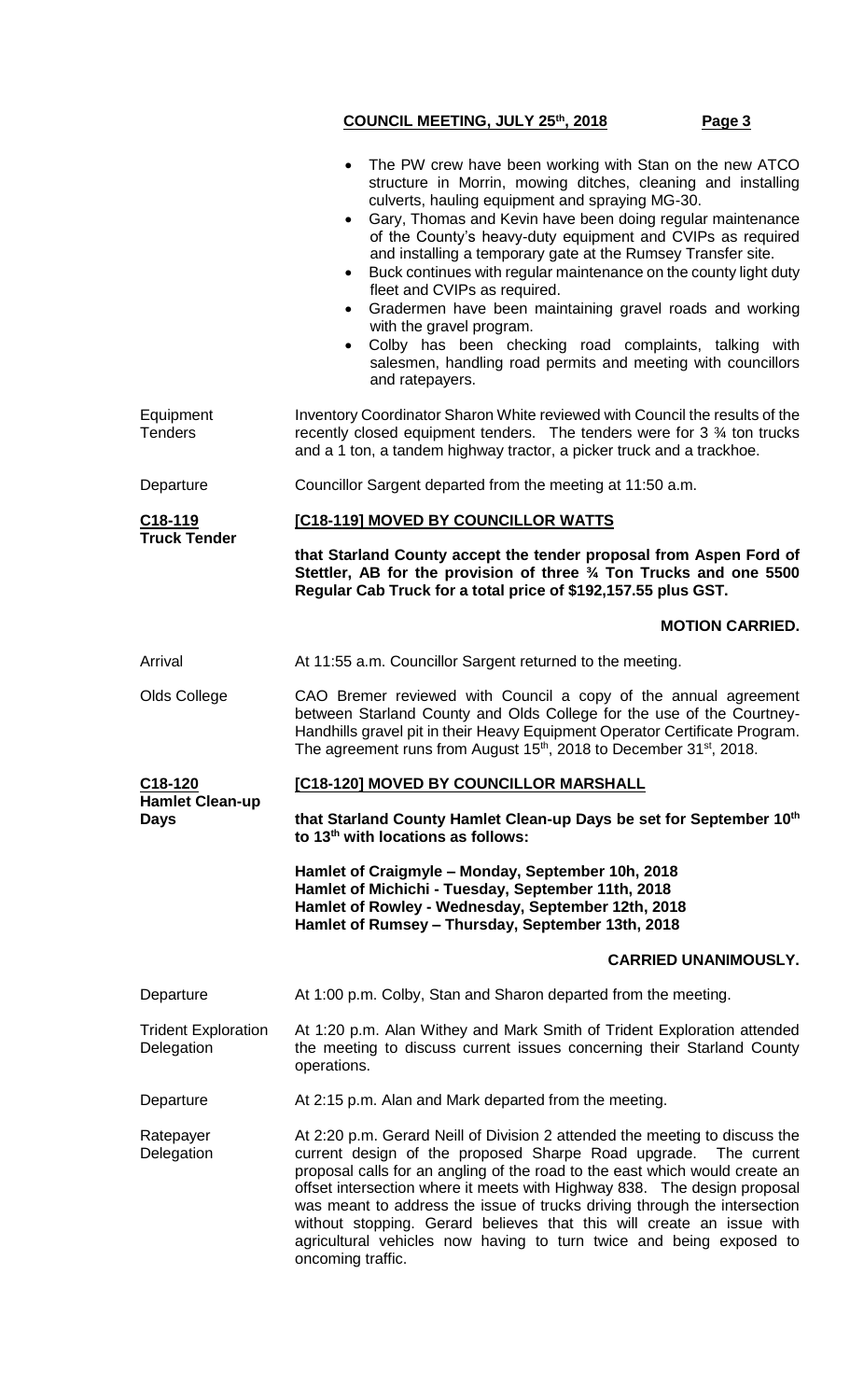| Departure                                                                   | At 2:45 p.m. Gerard departed from the meeting.                                                                                                                                                                                                                          |  |  |
|-----------------------------------------------------------------------------|-------------------------------------------------------------------------------------------------------------------------------------------------------------------------------------------------------------------------------------------------------------------------|--|--|
| C <sub>18-121</sub><br><b>CPO</b>                                           | [C18-121] MOVED BY DEPUTY REEVE SARGENT                                                                                                                                                                                                                                 |  |  |
| <b>Appointment</b>                                                          | that as per Bylaw 1090 Starland County appoint Dustin Kinderwater as<br>a Bylaw Enforcement Officer for Starland County.                                                                                                                                                |  |  |
|                                                                             | <b>CARRIED UNANIMOUSLY.</b>                                                                                                                                                                                                                                             |  |  |
| Rowley<br><b>Community Hall</b>                                             | The Rowley Community Hall Association is requesting Starland County<br>make a donation to help cover the costs of hiring summer students to<br>maintain the grounds and assist tourists visiting Rowley in the summer<br>months.                                        |  |  |
| [C18-122] MOVED BY COUNCILLOR MARSHALL<br>C18-122<br><b>Rowley Donation</b> |                                                                                                                                                                                                                                                                         |  |  |
|                                                                             | that Starland County donate \$4,500.00 to the Rowley Community Hall<br>Association to help cover the costs of hiring summer students.                                                                                                                                   |  |  |
|                                                                             | <b>CARRIED UNANIMOUSLY.</b>                                                                                                                                                                                                                                             |  |  |
| <b>Public Participation</b><br>Policy                                       | Assistant CAO Kreke reviewed with County a draft copy of Policy 120-8, the<br>Public Participation Policy. The policy outlines the various situations and<br>methods Starland County will use to consult with the public on various<br>programs, projects and policies. |  |  |
| $C18-123$                                                                   | [C18-123] MOVED BY DEPUTY REEVE SARGENT                                                                                                                                                                                                                                 |  |  |
| <b>Public</b><br>Participation<br><b>Policy</b>                             | that Starland County adopt Policy 120-8, the Public Participation<br>Policy, as presented by administration.                                                                                                                                                            |  |  |
|                                                                             | <b>CARRIED UNANIMOUSLY.</b>                                                                                                                                                                                                                                             |  |  |
| C18-124                                                                     | [C18-124] MOVED BY COUNCILLOR REW                                                                                                                                                                                                                                       |  |  |
| <b>Meeting</b><br><b>Cancellation</b>                                       | that the regular meeting of the Council of Starland County scheduled<br>for August 8th be cancelled.                                                                                                                                                                    |  |  |
|                                                                             | <b>CARRIED UNANIMOUSLY.</b>                                                                                                                                                                                                                                             |  |  |
| C <sub>18</sub> -125<br><b>Excavator</b>                                    | [C18-125] MOVED BY DEPUTY REEVE SARGENT                                                                                                                                                                                                                                 |  |  |
| <b>Tender</b>                                                               | that Starland County accept the tender proposal from Finning Canada<br>of Calgary, AB for the provision of a 2020 Caterpillar 325F Excavator<br>for a total price of \$294,670.00 plus GST.                                                                             |  |  |
|                                                                             | <b>CARRIED UNANIMOUSLY.</b>                                                                                                                                                                                                                                             |  |  |
| $C18-126$<br><b>Picker Truck</b>                                            | [C18-126] MOVED BY COUNCILLOR REW                                                                                                                                                                                                                                       |  |  |
| <b>Tender</b>                                                               | that Starland County accept the tender proposal from ARW Truck<br>Equipment Ltd. of Calgary, AB for the provision of a 2019 Kenworth<br>T370 Truck and Picker Unit for a total price of \$221,317.00 plus GST.                                                          |  |  |
|                                                                             | <b>CARRIED UNANIMOUSLY.</b>                                                                                                                                                                                                                                             |  |  |
| <b>Gravel Trucker</b><br>Delegation                                         | At 3:30 p.m. Starland County's contracted gravel truckers including Robert<br>Chapman, Terry Couturier, Mark Chambers, Dave Hodge, Roger Hodge<br>and Brad Primrose attended the meeting to discuss rising fuel costs and<br>their contract payments.                   |  |  |
| Departure                                                                   | At 3:50 p.m. the gravel trucker delegation departed from the meeting.                                                                                                                                                                                                   |  |  |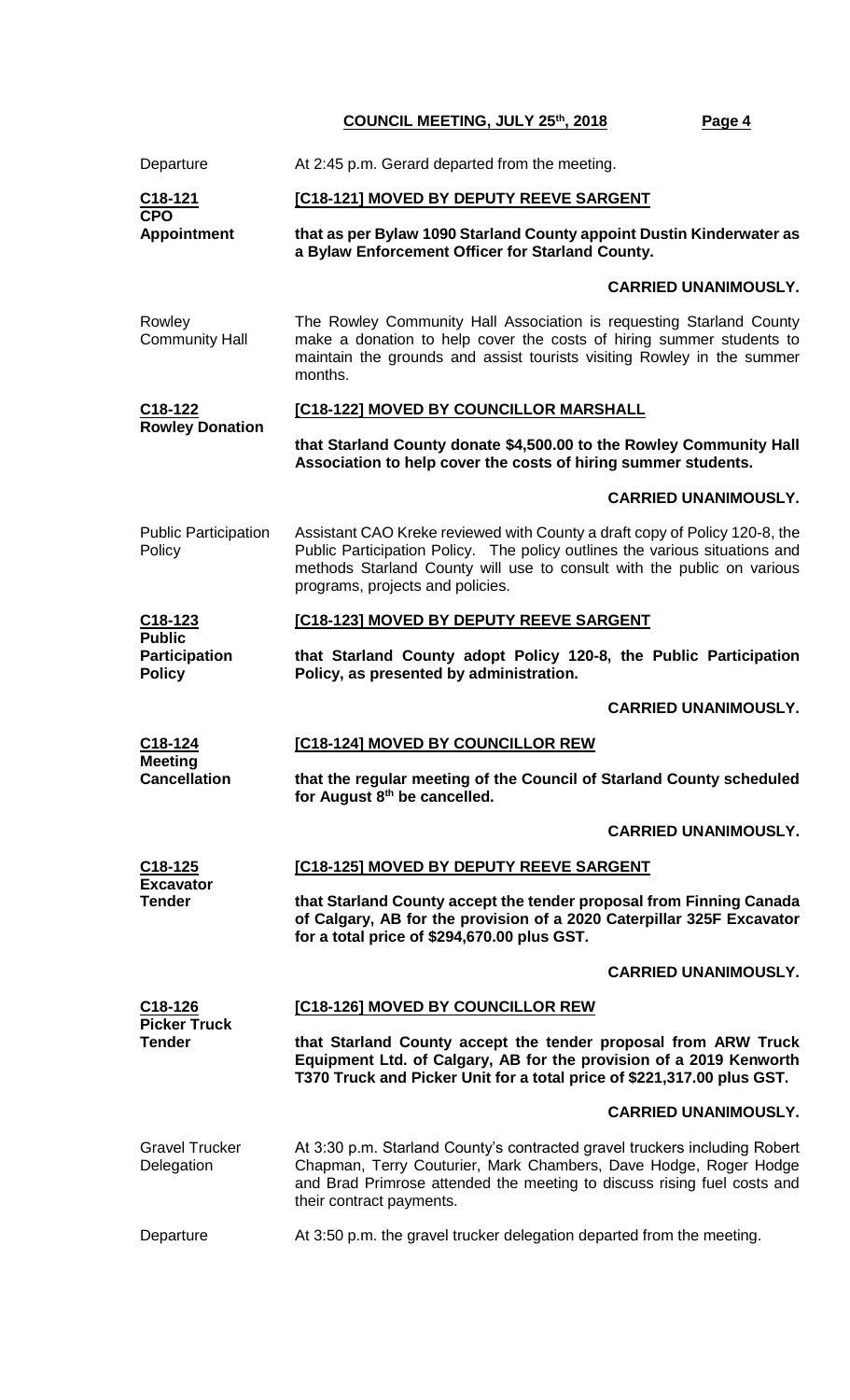| C18-127<br><b>Sharpe Road</b>                            | [C18-127] MOVED BY COUNCILLOR REW                                                                                                                                                                                                                                                                           |                                     |                                  |  |
|----------------------------------------------------------|-------------------------------------------------------------------------------------------------------------------------------------------------------------------------------------------------------------------------------------------------------------------------------------------------------------|-------------------------------------|----------------------------------|--|
| Design                                                   | that the Sharpe Road construction design be altered to remove the<br>angle and offset intersection where Range Road 21-1 meets Highway<br>838/Township Road 30-2 and that dust control be applied on an as<br>needed basis to the road section directly in from of Kerry Sharpe's<br>yard.                  |                                     |                                  |  |
|                                                          |                                                                                                                                                                                                                                                                                                             |                                     | <b>MORTION CARRIED.</b>          |  |
| Committee<br>Reports                                     | Each of the Councillors present briefly reported on the various committees<br>to which they are appointed.                                                                                                                                                                                                  |                                     |                                  |  |
| C18-128<br><b>Craigmyle Water</b><br><b>Station Road</b> | [C18-128] MOVED BY COUNCILLOR REW                                                                                                                                                                                                                                                                           |                                     |                                  |  |
|                                                          | that Starland County conduct preliminary design and cost estimate<br>work for the construction of a road looping north and west around the<br><b>Craigmyle Truck Fill.</b>                                                                                                                                  |                                     |                                  |  |
|                                                          |                                                                                                                                                                                                                                                                                                             |                                     | <b>CARRIED UNANIMOUSLY.</b>      |  |
| C18-129                                                  | [C18-129] MOVED BY COUNCILLOR WATTS                                                                                                                                                                                                                                                                         |                                     |                                  |  |
| Motion to go In-<br><b>Camera</b>                        | that under the exemption granted by Section 17, Division 2, Part 1 of<br>the Freedom of Information and Protection of Personal Privacy Act<br>Reeve Wannstrom, Deputy Reeve Sargent, Councillors Watts, Rew<br>and Marshall, and staff Bremer and Kreke proceed with the meeting In-<br>Camera at 4:45 p.m. |                                     |                                  |  |
|                                                          |                                                                                                                                                                                                                                                                                                             |                                     | <b>CARRIED UNANIMOUSLY.</b>      |  |
| C18-130                                                  | [C18-130] MOVED BY COUNCILLOR MARSHALL                                                                                                                                                                                                                                                                      |                                     |                                  |  |
| Motion to come<br>out of In-Camera                       | that the meeting proceed out of In-Camera at 5:15 p.m.                                                                                                                                                                                                                                                      |                                     |                                  |  |
|                                                          |                                                                                                                                                                                                                                                                                                             |                                     | <b>CARRIED UNANIMOUSLY.</b>      |  |
| C18-131                                                  | [C18-131] MOVED BY COUNCILLOR REW                                                                                                                                                                                                                                                                           |                                     |                                  |  |
| <b>Personnel Policy</b>                                  | that Starland County amend the On-Call Policy Section in the<br>Personnel Policy to change the daily on-call reimbursement rate from<br>3 hours of overtime to \$50 per day for Public Works and the<br>Municipal Services/ASB/Recreations/Transfer Station classifications.                                |                                     |                                  |  |
|                                                          |                                                                                                                                                                                                                                                                                                             |                                     | <b>CARRIED UNANIMOUSLY.</b>      |  |
| Council                                                  | <b>Council Communications:</b>                                                                                                                                                                                                                                                                              |                                     |                                  |  |
| Communications                                           | i)<br>Canadian Badlands Board re: Board Meeting Minutes<br>ii)<br>Palliser Regional Municipal Services re: Board Meeting Minutes<br>Insight Into Government - 1 Issue<br>iii)<br>Rural Municipalities of Alberta<br>ii)<br><b>Contact Newsletter (2 Issues)</b>                                             |                                     |                                  |  |
| Accounts                                                 | Accounts - see prior motion.                                                                                                                                                                                                                                                                                |                                     |                                  |  |
|                                                          | <b>LAPP</b><br>RECEIVER GENERAL OF CANADA<br>TELUS COMMUNICATIONS INC.                                                                                                                                                                                                                                      | CK# 46954<br>CK# 46955<br>CK# 46956 | 26,136.58<br>81,907.52<br>111.75 |  |
|                                                          | <b>Sub-Total:</b>                                                                                                                                                                                                                                                                                           | \$                                  | 108,155.85                       |  |
|                                                          | <b>RMA TRADE</b>                                                                                                                                                                                                                                                                                            | CK# 46957                           | 22,360.64                        |  |
|                                                          | <b>Sub-Total:</b>                                                                                                                                                                                                                                                                                           | \$                                  | 22,360.64                        |  |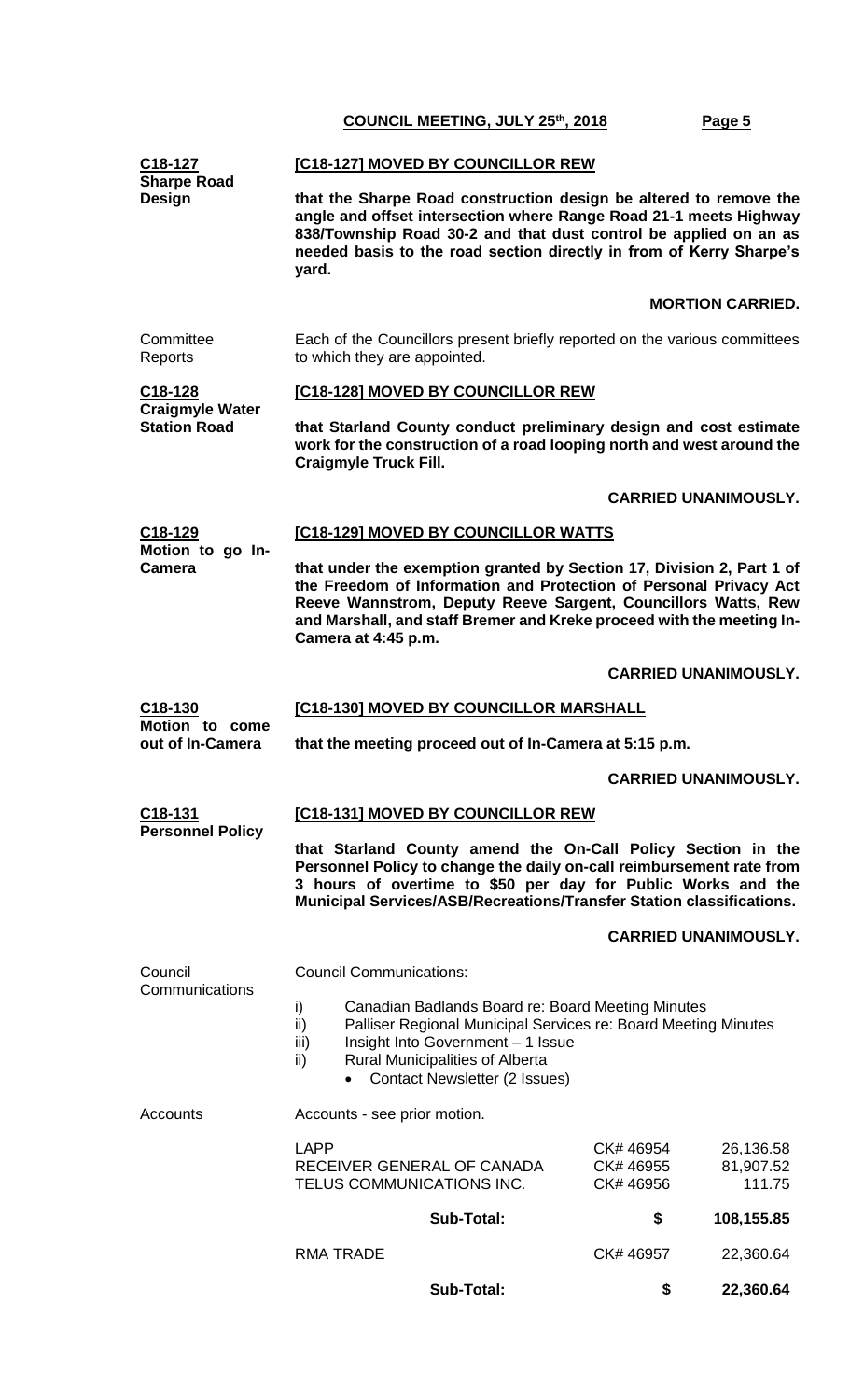| A.H. GRADER SERVICE LTD.             | CK# 46958 | 11,592.00 |
|--------------------------------------|-----------|-----------|
|                                      |           |           |
| A.P.I. ALARM INC.                    | CK# 46959 | 110.25    |
| A&D HARPER TIRE (1979) LTD.          | CK# 46960 | 65.46     |
| AAAF                                 | CK# 46961 | 605.00    |
|                                      |           |           |
| <b>ACTIVE GLASS</b>                  | CK# 46962 | 318.68    |
| ADAMS INDUSTRIAL SUPPLIES INC.       | CK# 46963 | 729.76    |
| ADVANCED COOLANT TECHNOLOGIES        | CK# 46964 | 926.34    |
| <b>AGROMAX DISTRIBUTORS INC.</b>     | CK# 46965 | 10,080.00 |
|                                      |           |           |
| AIR LIQUIDE CANADA HEAD OFFICE       | CK# 46966 | 506.49    |
| <b>ALBERTA GOVERNMENT SERVICES</b>   | CK# 46967 | 20.00     |
| ALBERTA ONE-CALL CORPORATION         | CK# 46968 | 151.20    |
| ALLIED DISTRIBUTORS DRUM LTD.        |           |           |
|                                      | CK# 46969 | 1,533.40  |
| ATB FINANCIAL MASTERCARD             | CK# 46970 | 5,215.23  |
| BIG SKY CALL CENTERS INC.            | CK# 46971 | 584.08    |
| <b>BRIDGEMEN SERVICES LTD.</b>       | CK# 46972 | 15,487.50 |
|                                      |           |           |
| <b>BROWNLEE LLP</b>                  | CK# 46973 | 2,042.99  |
| CERVUS AG EQUIPMENT LP               | CK# 46974 | 1,136.94  |
| <b>CERVUS EQUIPMENT</b>              | CK# 46975 | 86.38     |
| M.W.C. TRUCKING LTD.                 | CK# 46976 | 17,230.10 |
|                                      |           |           |
| <b>CINTAS CANADA LIMITED</b>         | CK# 46977 | 206.04    |
| <b>COMMUNICATIONS GROUP RED DEER</b> | CK# 46978 | 15,180.00 |
| <b>CRAIGMYLE VOLUNTEER FIRE</b>      | CK# 46979 | 1,000.00  |
| DIGITAL CONNECTION OFFICE SYS        | CK# 46980 | 997.50    |
|                                      |           |           |
| DRUM WIRELESS LTD.                   | CK# 46981 | 352.17    |
| DRUMHELLER CHRYSLER LTD.             | CK# 46982 | 240.20    |
| DRUMHELLER EQUIPMENT SALES           | CK# 46983 | 41.73     |
| <b>FRONTIER CONSTRUCTION</b>         | CK# 46984 | 2,181.06  |
|                                      |           |           |
| <b>GLOVER INTERNATIONAL TRUCKS</b>   | CK# 46985 | 348.38    |
| <b>HANNA BUILDING SUPPLIES</b>       | CK# 46986 | 1,055.62  |
| HENRY KROEGER REGIONAL WATER         | CK# 46987 | 13,695.52 |
| HI-WAY 9 EXPRESS LTD.                | CK# 46988 | 345.42    |
|                                      |           |           |
| HODGE BROTHERS TRUCKING LTD.         | CK# 46989 | 56,594.51 |
| <b>HODGE, ROGER</b>                  | CK# 46990 | 20,549.14 |
| KORTECH CALCIUM SERVICES LTD.        | CK# 46991 | 42,531.24 |
| <b>KUDRAS, DARA</b>                  | CK# 46992 | 1,240.00  |
|                                      |           |           |
| KUHL TUF WEAR LTD.                   | CK# 46993 | 783.17    |
| LAVERTY-ROLF, PATRICIA LYNN          | CK# 46994 | 850.00    |
| <b>LAPP</b>                          | CK# 46995 | 24,797.52 |
| MACDERMID, DANIEL H.                 | CK# 46996 | 500.00    |
|                                      |           |           |
| MARSHALL, MURRAY                     | CK# 46997 | 7,730.25  |
| <b>MD OF PINCHER CREEK</b>           | CK# 46998 | 1,600.00  |
| MICHICHI VOLUNTEER FIRE              | CK# 46999 | 1,000.00  |
| MONTGOMERY, LAYA                     | CK# 47000 | 175.00    |
|                                      |           |           |
| MONTGOMERY, MARIAH                   | CK# 47001 | 249.50    |
| <b>MORRIN COMMUNITY HALL</b>         | CK# 47002 | 500.00    |
| <b>MORRIN FOODS</b>                  | CK# 47003 | 183.30    |
| OLD MACDONALD KENNELS                | CK# 47004 | 539.96    |
|                                      |           |           |
| PRAIRIE LAND REGIONAL DIVISION       | CK# 47005 | 26,667.00 |
| PRIMROSE, BRAD                       | CK# 47006 | 19,623.32 |
| RECEIVER GENERAL OF CANADA           | CK# 47007 | 76,611.42 |
| REW, JOHN                            | CK# 47008 | 3,508.43  |
|                                      |           |           |
| <b>RMA FUEL</b>                      | CK# 47009 | 45,063.66 |
| ROADATA SERVICES LTD.                | CK# 47010 | 267.75    |
| ROBMAC ENTERPRISES LTD.              | CK# 47011 | 39,673.44 |
| ROWE, DIANA                          | CK# 47012 | 240.19    |
|                                      |           |           |
| RUMSEY VOLUNTEER FIRE BRIGADE        | CK# 47013 | 1,000.00  |
| SAMUEL PLUMBING & HEATING LTD.       | CK# 47014 | 63.00     |
| <b>SANITEC</b>                       | CK# 47015 | 115.84    |
| <b>SARGENT, ROBERT</b>               | CK# 47016 | 3,490.06  |
|                                      |           |           |
| <b>SCHATZ, CODY J</b>                | CK# 47017 | 263.27    |
| SEED CHECK TECHNOLOGIES INC.         | CK# 47018 | 63.00     |
| <b>SUN LIFE</b>                      | CK# 47019 | 18,576.04 |
| <b>SUN LIFE</b>                      | CK# 47020 | 165.38    |
| TELUS COMMUNICATIONS INC.            |           |           |
|                                      | CK# 47021 | 823.47    |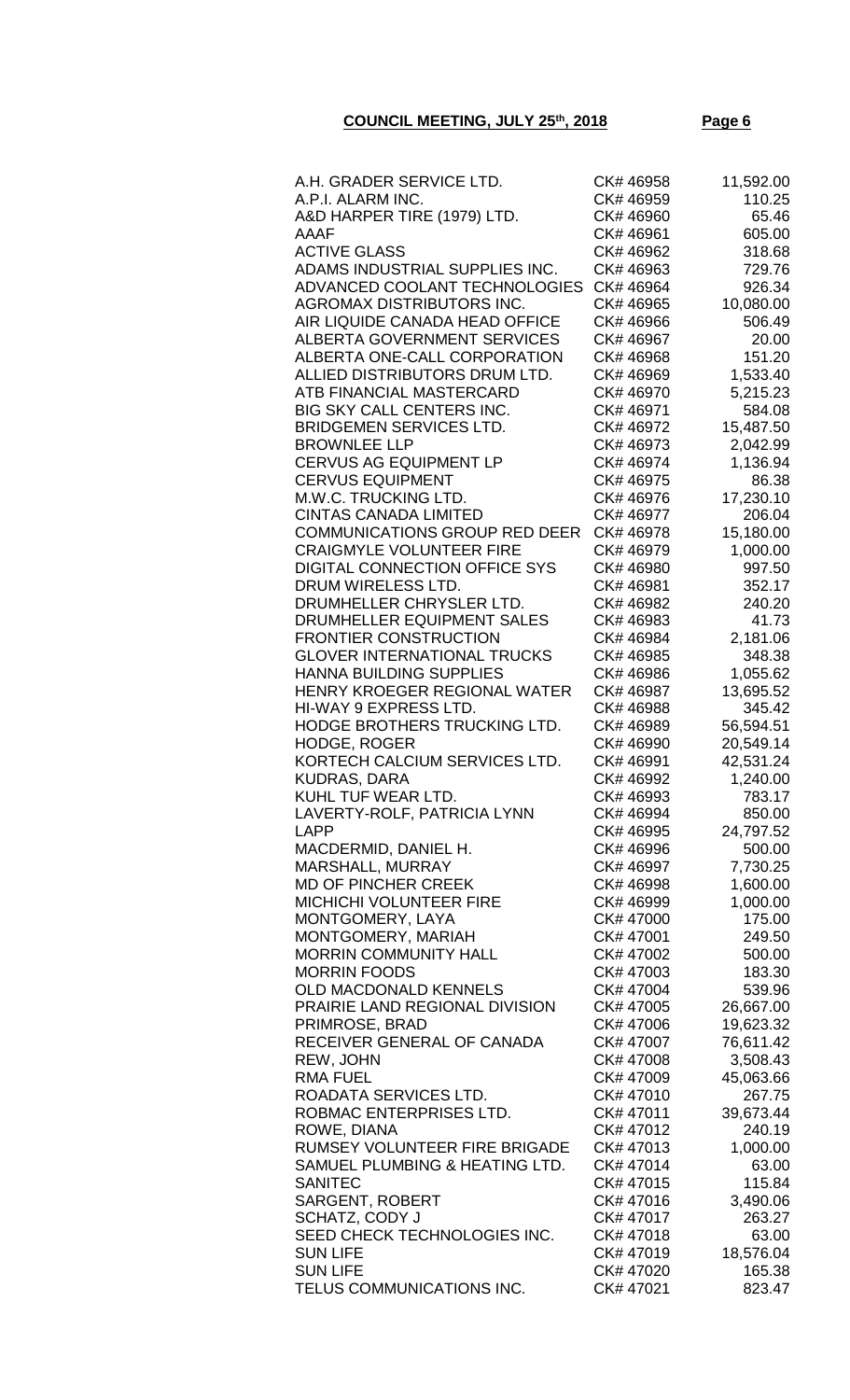| THE DRUMHELLER MAIL<br>THE PHONE EXPERTS<br>TRINUS TECHNOLOGIES INC.<br>TURRIS COMMUNICATIONS LTD.<br>UFA CO-OPERATIVE LIMITED<br>UNIVAR CANADA LTD.<br><b>VILLAGE OF DELIA</b><br><b>VILLAGE OF MORRIN</b><br><b>VILLAGE OF MUNSON</b><br><b>WANNSTROM, STEVE</b><br>WAST MANAGEMENT OF CANADA<br>WATTS, JACKIE<br>WESTERGARD MOTORS DRUMHELLER CK# 47034<br>WESTVIEW COOP<br>WILD ROSE ASSESSMENT SERVICE<br>1073581 ALBERTA LTD.<br>1325856 ALBERTA LTD.<br>4IMPRINT INC.                                                                                                                                                                                                                                                                                                                                                                                                                                                                                                                                                  | CK# 47022<br>CK# 47023<br>CK# 47024<br>CK# 47025<br>CK# 47026<br>CK# 47027<br>CK# 47028<br>CK# 47029<br>CK# 47030<br>CK# 47031<br>CK# 47032<br>CK# 47033<br>CK# 47035<br>CK# 47036<br>CK# 47037<br>CK# 47038<br>CK# 47039                                                                                                                                                                                                                                                        | 1,486.16<br>779.94<br>1,260.37<br>270.22<br>558.41<br>27,407.31<br>9,800.00<br>14,537.28<br>9,800.00<br>3,556.73<br>667.80<br>274.30<br>27.06<br>68.30<br>9,135.00<br>21,597.62<br>514.50<br>2,027.59                                                                                                                                                                                                     |
|-------------------------------------------------------------------------------------------------------------------------------------------------------------------------------------------------------------------------------------------------------------------------------------------------------------------------------------------------------------------------------------------------------------------------------------------------------------------------------------------------------------------------------------------------------------------------------------------------------------------------------------------------------------------------------------------------------------------------------------------------------------------------------------------------------------------------------------------------------------------------------------------------------------------------------------------------------------------------------------------------------------------------------|----------------------------------------------------------------------------------------------------------------------------------------------------------------------------------------------------------------------------------------------------------------------------------------------------------------------------------------------------------------------------------------------------------------------------------------------------------------------------------|-----------------------------------------------------------------------------------------------------------------------------------------------------------------------------------------------------------------------------------------------------------------------------------------------------------------------------------------------------------------------------------------------------------|
| <b>Sub-Total:</b>                                                                                                                                                                                                                                                                                                                                                                                                                                                                                                                                                                                                                                                                                                                                                                                                                                                                                                                                                                                                             | \$                                                                                                                                                                                                                                                                                                                                                                                                                                                                               | 603,872.89                                                                                                                                                                                                                                                                                                                                                                                                |
| ADAMS INDUSTRIAL SUPPLIES INC.<br>ALBERTA WILBERT SALES LTD.<br>ALLIED DISTRIBUTORS DRUM LTD.<br>BEHRENDS BRONZE INC.<br><b>BIG COUNTRY GRAPHICS &amp; PRINTING</b><br>BREMER, SHIRLEY J.<br><b>BROWNLEE LLP</b><br>CAPITAL H20 SYSTEMS INC.<br>CHINOOK PUMPS LTD.<br>DALHOUSIE UNIVERSITY COLLEGE<br>DRUMHELLER SOLID WASTE<br>ECS SAFETY SERVICES LTD.<br><b>FIBRAMULCH</b><br><b>GARRY'S WELDING AND SUPPLIES</b><br>HENRY KROEGER REGIONAL WATER<br>HI-WAY 9 EXPRESS LTD.<br>I.D. APPAREL<br><b>JERRY'S LOCK &amp; KEY SERVICE</b><br>LIME DESIGN INC.<br>LINDE, EILEEN & GARITH<br>LN LAND DEVELOPMENT<br><b>LOOMIS EXPRESS</b><br>MICHICHI VOLUNTEER FIRE<br>MPE ENGINEERING LTD.<br>OLMSTEAD & SONS BUILDING MOVERS CK# 47064<br>RAMADA HOTEL<br>REW, REGINALD S. & KATHRYN<br>RMA INSURANCE<br>TELUS MOBILITY INC.<br><b>TOWN OF DRUMHELLER</b><br>TRINUS TECHNOLOGIES INC.<br>TROCHU MOTORS LTD.<br>UNIFIED ALLOYS<br><b>VILLAGE OF DELIA</b><br>WESTVIEW COOP<br><b>WOLSELEY WATERWORKS</b><br>1325856 ALBERTA LTD. | CK# 47040<br>CK# 47041<br>CK# 47042<br>CK# 47043<br>CK# 47044<br>CK# 47045<br>CK# 47046<br>CK# 47047<br>CK# 47048<br>CK# 47049<br>CK# 47050<br>CK# 47051<br>CK# 47052<br>CK# 47053<br>CK# 47054<br>CK# 47055<br>CK# 47056<br>CK# 47057<br>CK# 47058<br>CK# 47059<br>CK# 47060<br>CK# 47061<br>CK# 47062<br>CK# 47063<br>CK# 47065<br>CK# 47066<br>CK# 47067<br>CK# 47068<br>CK# 47069<br>CK# 47070<br>CK# 47071<br>CK# 47072<br>CK# 47073<br>CK# 47074<br>CK# 47075<br>CK# 47076 | 533.24<br>13,219.50<br>309.32<br>834.51<br>2,843.87<br>66.59<br>767.76<br>8,662.50<br>200.66<br>985.00<br>193.29<br>101.33<br>1,164.60<br>973.36<br>233.01<br>291.95<br>560.62<br>12.01<br>7,431.38<br>500.00<br>782.25<br>55.93<br>1,000.00<br>18,601.07<br>4,000.00<br>4,897.90<br>500.00<br>206.00<br>1,207.39<br>5,058.19<br>1,937.25<br>884.57<br>545.71<br>158.00<br>2,128.28<br>1,676.16<br>102.90 |
| Sub-Total:                                                                                                                                                                                                                                                                                                                                                                                                                                                                                                                                                                                                                                                                                                                                                                                                                                                                                                                                                                                                                    | \$                                                                                                                                                                                                                                                                                                                                                                                                                                                                               | 83,626.10                                                                                                                                                                                                                                                                                                                                                                                                 |
|                                                                                                                                                                                                                                                                                                                                                                                                                                                                                                                                                                                                                                                                                                                                                                                                                                                                                                                                                                                                                               |                                                                                                                                                                                                                                                                                                                                                                                                                                                                                  |                                                                                                                                                                                                                                                                                                                                                                                                           |

| A.H. GRADER SERVICE LTD.       | CK# 47077 | 11.088.00 |
|--------------------------------|-----------|-----------|
| AAGAARD'S UPHOLSTERY           | CK#47078  | 189.00    |
| ADAMS INDUSTRIAL SUPPLIES INC. | CK# 47079 | 1.088.15  |
| ALLIED DISTRIBUTORS DRUM LTD.  | CK#47080  | 1.738.53  |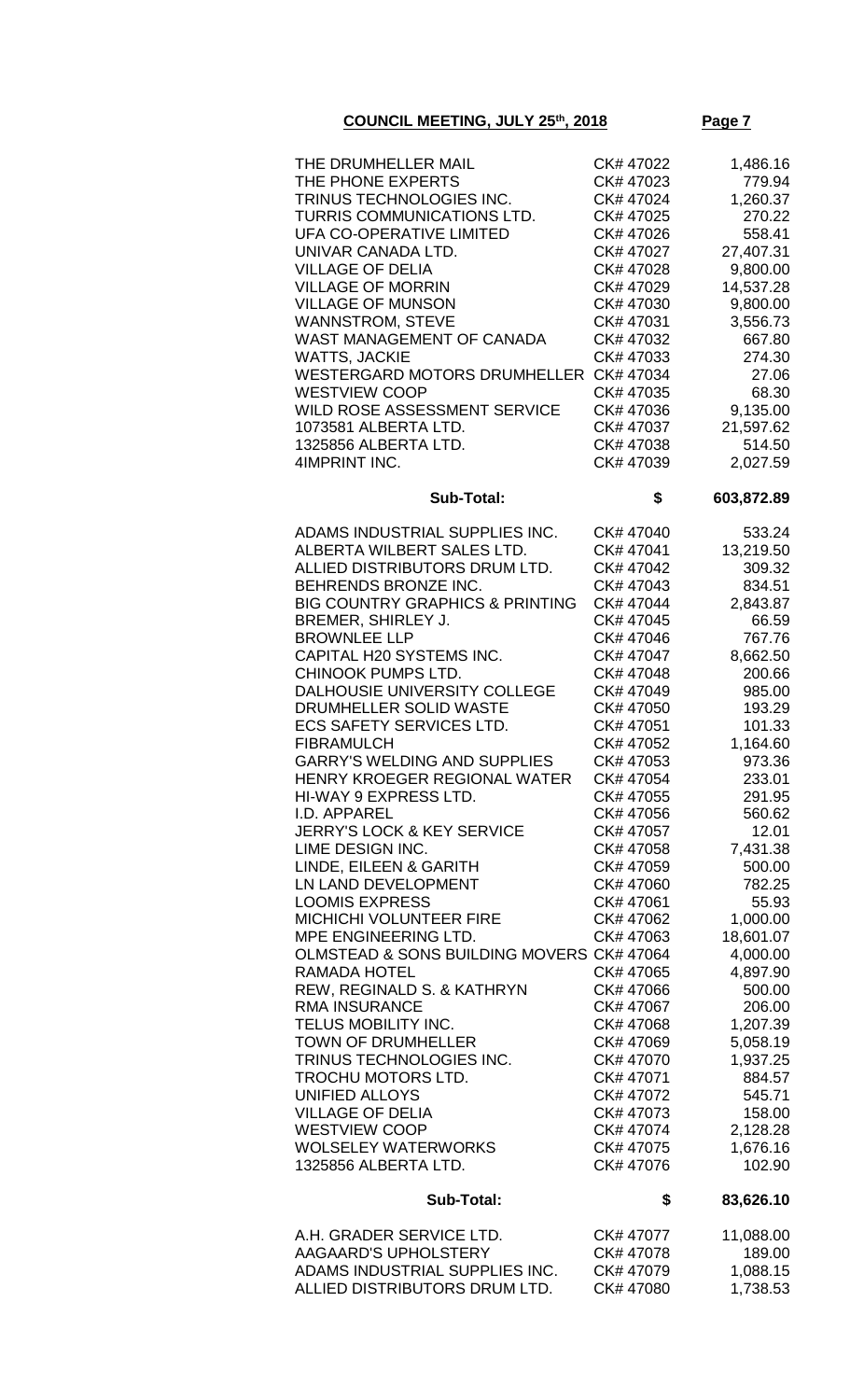| ATCO ELECTRIC LTD.                                 | CK#47081               | 37.46             |
|----------------------------------------------------|------------------------|-------------------|
| <b>BARRON, FRANCIS</b>                             | CK# 47082              | 890.00            |
| <b>BIG COUNTRY GAS CO-OP</b>                       | CK# 47083              | 229.92            |
| <b>BROWNLEE LLP</b>                                | CK# 47084              | 2,004.24          |
| BURT, EDWIN L.                                     | CK# 47085              | 150.00            |
| <b>CAWIEZEL, CERA</b>                              | CK# 47086              | 400.00            |
| <b>CERVUS AG EQUIPMENT LP</b>                      | CK# 47087              | 881.38            |
| COMPASS MUNICIPAL SERVICES, INC.                   | CK# 47088              | 9,885.75          |
| DEVALERIOLA, CHERYL                                | CK# 47089              | 1,934.00          |
| DRUM WIRELESS LTD.                                 | CK# 47090              | 216.30            |
| DRUMHELLER CHRYSLER LTD.                           | CK# 47091              | 777.48            |
| DRUMHELLER EQUIPMENT SALES                         | CK# 47092              | 1,071.78          |
| EAST CENTRAL GAS CO-OP LTD.                        | CK# 47093              | 118.30            |
| <b>ECS SAFETY SERVICES LTD.</b>                    | CK# 47094              | 101.33            |
| EVOLVE SURFACE STRATEGIES INC.                     | CK# 47095              | 12,703.95         |
| FINNING (CANADA)                                   | CK# 47096              | 2,625.00          |
| FREIGHTLINER OF RED DEER INC.                      | CK# 47097              | 358.75            |
| <b>GARRY'S WELDING AND SUPPLIES</b>                | CK# 47098              | 505.38            |
| <b>GLOVER INTERNATIONAL TRUCKS LTD. CK# 47099</b>  |                        | 667.31            |
| <b>GREATWEST KENWORTH LTD.</b>                     | CK# 47100              | 1,135.46          |
| HAMPTON, ALAN W.                                   | CK# 47101              | 2,432.01          |
| HI-WAY 9 EXPRESS LTD.                              | CK# 47102<br>CK# 47103 | 297.16            |
| KASHUBA HEATING AND AIR<br>KLEINSCHROTH, TERENA R. | CK# 47104              | 3,465.00<br>79.85 |
| <b>LAPP</b>                                        | CK# 47105              | 455.37            |
| MARSHALL, MURRAY                                   | CK# 47106              | 186.80            |
| MPE ENGINEERING LTD.                               | CK# 47107              | 207.90            |
| NABER'S TRANSPORT LTD.                             | CK# 47108              | 2,362.50          |
| <b>NAPA AUTO PARTS DRUMHELLER</b>                  | CK# 47109              | 503.37            |
| <b>OASIS CARWASH &amp; CONVENIENCE</b>             | CK# 47110              | 169.30            |
| PICK NIC'S CATERING & FINE FOODS                   | CK# 47111              | 2,426.56          |
| <b>QUADROCK TRUCKING &amp; EXCAVATING</b>          | CK# 47112              | 56.70             |
| RECEIVER GENERAL OF CANADA                         | CK# 47113              | 62,493.75         |
| RED DEER RIVER WATERSHED                           | CK# 47114              | 1,033.00          |
| <b>RMA FUEL</b>                                    | CK# 47115              | 32,808.67         |
| <b>SANDSTONE LANES</b>                             | CK# 47116              | 636.00            |
| SHRED-IT INTERNATIONAL ULC                         | CK# 47117              | 235.79            |
| TELUS COMMUNICATIONS INC.                          | CK# 47118              | 258.44            |
| TELUS MOBILITY INC.                                | CK# 47119              | 10.70             |
| TRINUS TECHNOLOGIES INC.                           | CK# 47120              | 8,602.32          |
| UNITED RENTALS OF CANADA INC.                      | CK# 47121              | 1,761.78          |
| <b>VILLAGE OF MUNSON</b>                           | CK# 47122              | 600.00            |
| <b>WANNSTROM, STEVE</b>                            | CK# 47123              | 156.88            |
| <b>WARWICK PRINTING CO. LTD</b>                    | CK# 47124              | 252.59            |
| WAST MANAGEMENT OF CANADA                          | CK# 47125              | 342.46            |
| <b>WATER PURE &amp; SIMPLE</b>                     | CK# 47126              | 15.00             |
| <b>WESTVIEW COOP</b>                               | CK# 47127              | 2,807.99          |
| <b>WOLF, TRACY</b>                                 | CK# 47131              | 1,305.00          |
| 1121113 ALBERTA LTD                                | CK# 47132              | 36,836.10         |
| 4IMPRINT INC.                                      | CK# 47133              | 2,546.15          |
| <b>Sub-Total:</b>                                  | \$                     | 216,142.61        |

 **TOTAL: \$ 1,034,158.09**